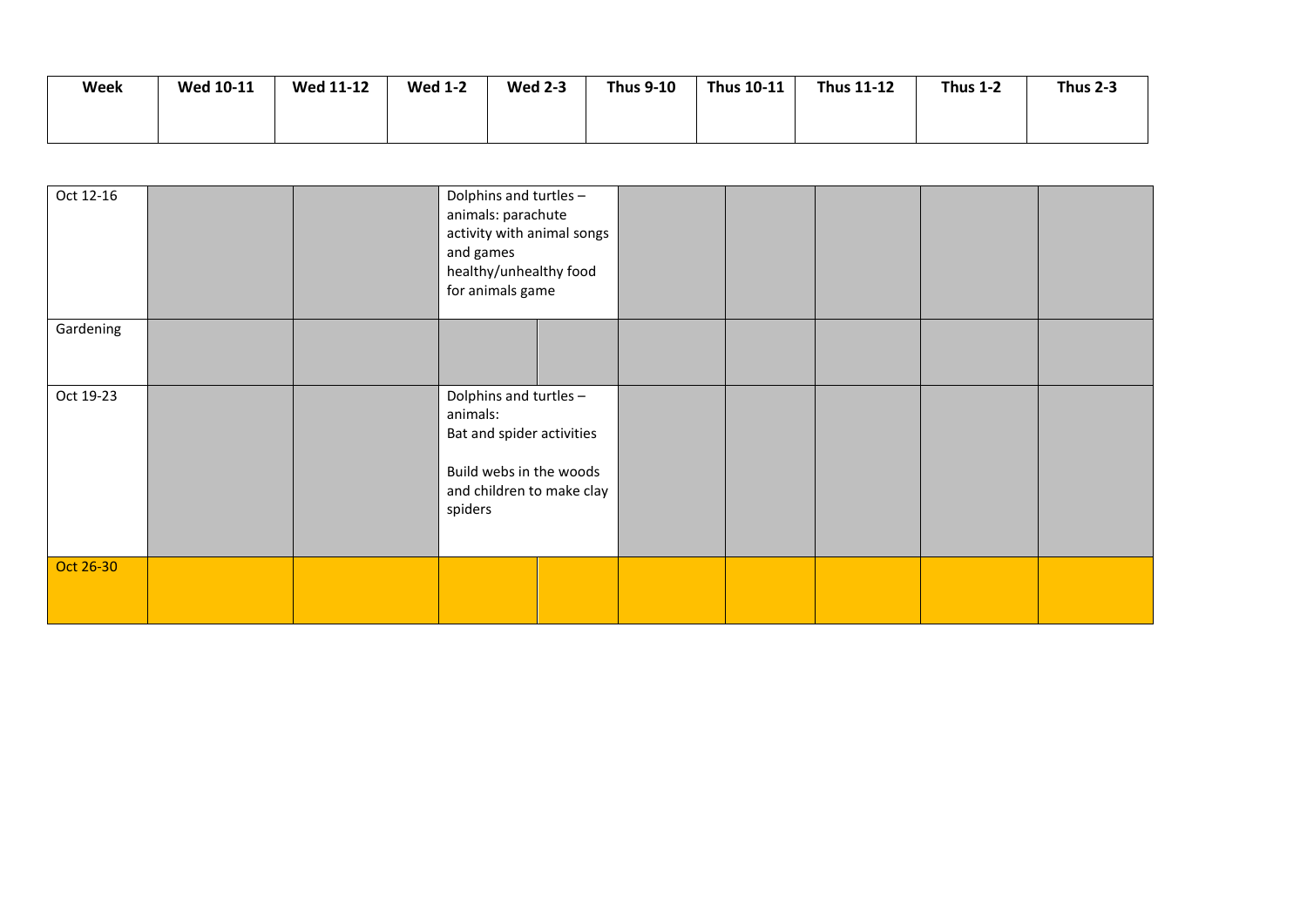| Week | <b>Wed 10-11</b> | <b>Wed 11-12</b> | <b>Wed 1-2</b> | <b>Wed 2-3</b> | <b>Thus 9-10</b> | Thus 10-11 | <b>Thus 11-12</b> | <b>Thus 1-2</b> | <b>Thus 2-3</b> |
|------|------------------|------------------|----------------|----------------|------------------|------------|-------------------|-----------------|-----------------|
|      |                  |                  |                |                |                  |            |                   |                 |                 |

| Nov 2-6 | Yr.5                | Yr. 5               | Dolphins and turtles      |  | Yr.2              | Yr. 1          |
|---------|---------------------|---------------------|---------------------------|--|-------------------|----------------|
|         | Group 1             | Group 2             |                           |  | Group 1           | Group1         |
|         | 10.15-11.15         | 11.15-12.15         | Whole class collecting    |  |                   |                |
|         |                     |                     | different sized sticks    |  | India             | Weather        |
|         | Helping to develop  | Helping to develop  | required for the fire     |  | monsoons:         | station:       |
|         | a learning          | a learning          | and rocket activity       |  | Creating tool to  | understanding  |
|         | environment for yr. | environment for yr. |                           |  | measure           | the seasons,   |
|         | 2 weather session;  | 2 weather session;  | Split group and toast     |  | rainfall          | different dens |
|         | mud 'hill' and      | mud 'hill' and      | dough sticks on the fire. |  | 2 types of        | and clothing.  |
|         | village. Consulting | village. Consulting |                           |  | measurements.     | (Year 1:       |
|         | the children on     | the children on     |                           |  | Beaker            | weather        |
|         | their own outdoor   | their own outdoor   |                           |  | collected rain is | session 1      |
|         | learning ideas.     | learning ideas.     |                           |  | measured daily    | document)      |
|         |                     |                     |                           |  | at the same       |                |
|         |                     |                     |                           |  | time.             |                |
|         |                     |                     |                           |  | Tipping bucket    |                |
|         |                     |                     |                           |  | rain gauge.       |                |
|         |                     |                     |                           |  | Demonstration     |                |
|         |                     |                     |                           |  | of how water      |                |
|         |                     |                     |                           |  | intensity         |                |
|         |                     |                     |                           |  | affects mud       |                |
|         |                     |                     |                           |  | mound and         |                |
|         |                     |                     |                           |  | model village.    |                |
|         |                     |                     |                           |  |                   |                |
|         |                     |                     |                           |  |                   |                |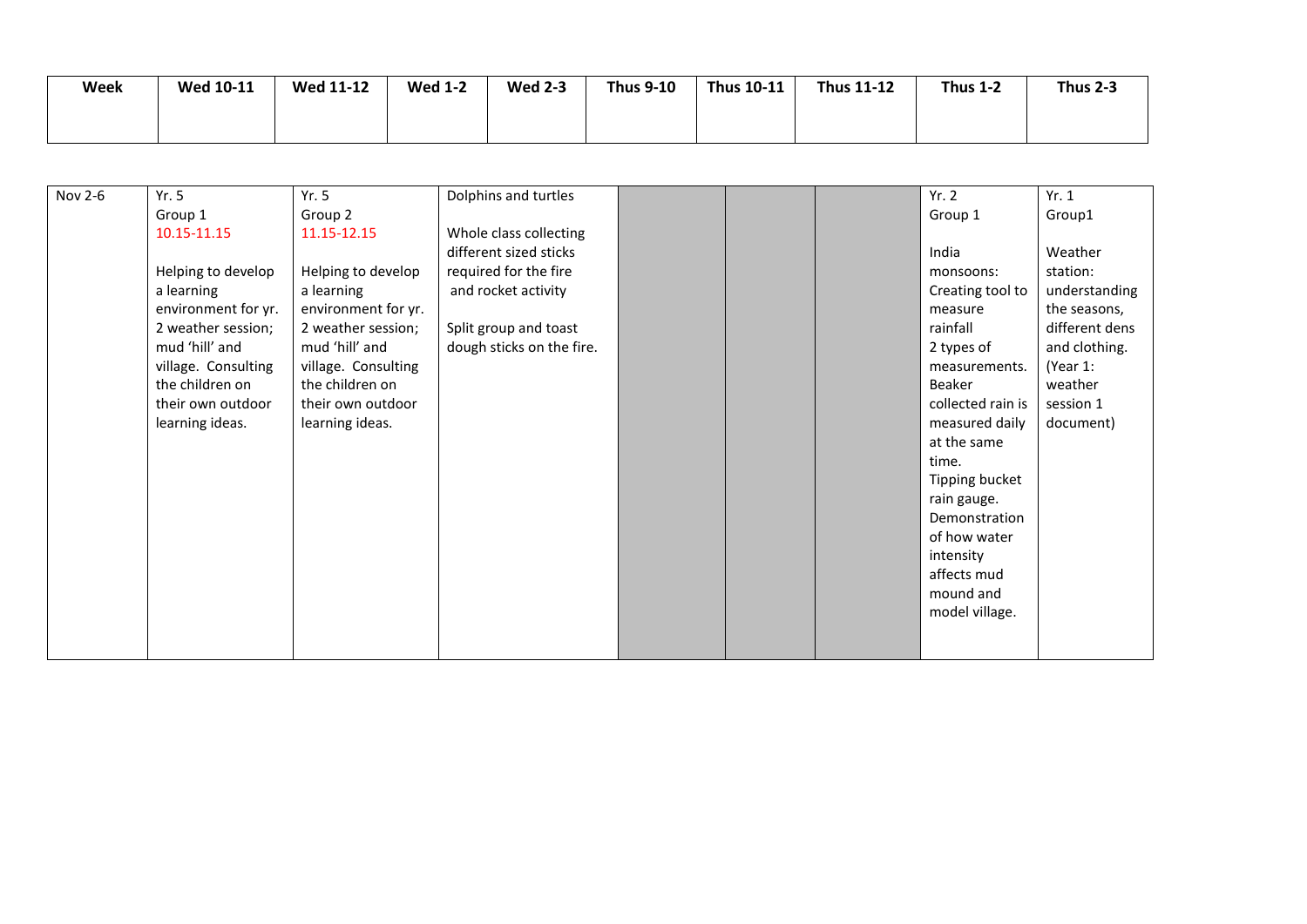| Week | <b>Wed 10-11</b> | <b>Wed 11-12</b> | <b>Wed 1-2</b> | <b>Wed 2-3</b> | <b>Thus 9-10</b> | Thus 10-11 | <b>Thus 11-12</b> | <b>Thus 1-2</b> | <b>Thus 2-3</b> |
|------|------------------|------------------|----------------|----------------|------------------|------------|-------------------|-----------------|-----------------|
|      |                  |                  |                |                |                  |            |                   |                 |                 |

| Nov 9-13 | Yr. 5               | Yr.5                | Dolphins and turtles -      | Yr. 4 Group 1  | Yr. 4 Group 2  | Yr. 2             | Yr. 1        |
|----------|---------------------|---------------------|-----------------------------|----------------|----------------|-------------------|--------------|
|          | Group 1             | Group 2             | animals:                    | $9.20 - 10.20$ | 10.40-11.40    | Group 2           | Group1       |
|          | 10.15-11.15         | 11.15-12.15         |                             |                |                |                   |              |
|          |                     |                     | Stick insects in their      | Hadrian's      | Hadrian's      | India             |              |
|          | Weather: 1          | Weather: 1          | enclosure                   | wall: building | wall: building | monsoons:         | Weather      |
|          | Latitude and        | Latitude and        |                             | a model wall   | a model wall   | Creating tool to  | station:     |
|          | longitude. Where in | longitude. Where in | Camouflage search           | and            | and            | measure           | Making       |
|          | the world are we?   | the world are we?   | activity                    | discussing     | discussing     | rainfall          | weather      |
|          |                     |                     | Is it out there             | walls as       | walls as       | 2 types of        | instruments. |
|          |                     |                     | somewhere- hiding in the    | defence,       | defence,       | measurements.     | Session 2.   |
|          |                     |                     | woods?                      | enclosure,     | enclosure,     | Beaker            |              |
|          |                     |                     | Make animal headbands       | protection     | protection     | collected rain is |              |
|          |                     |                     | using leaves. Explore, in a | from           | from           | measured daily    |              |
|          |                     |                     | discussion, why animals     | weather,       | weather,       | at the same       |              |
|          |                     |                     | are camouflaged and         | boundary       | boundary       | time.             |              |
|          |                     |                     | what predator they may      |                |                | Tipping bucket    |              |
|          |                     |                     | be hiding from.             |                |                | rain gauge.       |              |
|          |                     |                     |                             |                |                | Demonstration     |              |
|          |                     |                     |                             |                |                | of how water      |              |
|          |                     |                     |                             |                |                | intensity         |              |
|          |                     |                     |                             |                |                | affects mud       |              |
|          |                     |                     |                             |                |                | mound and         |              |
|          |                     |                     |                             |                |                | model village.    |              |
|          |                     |                     |                             |                |                |                   |              |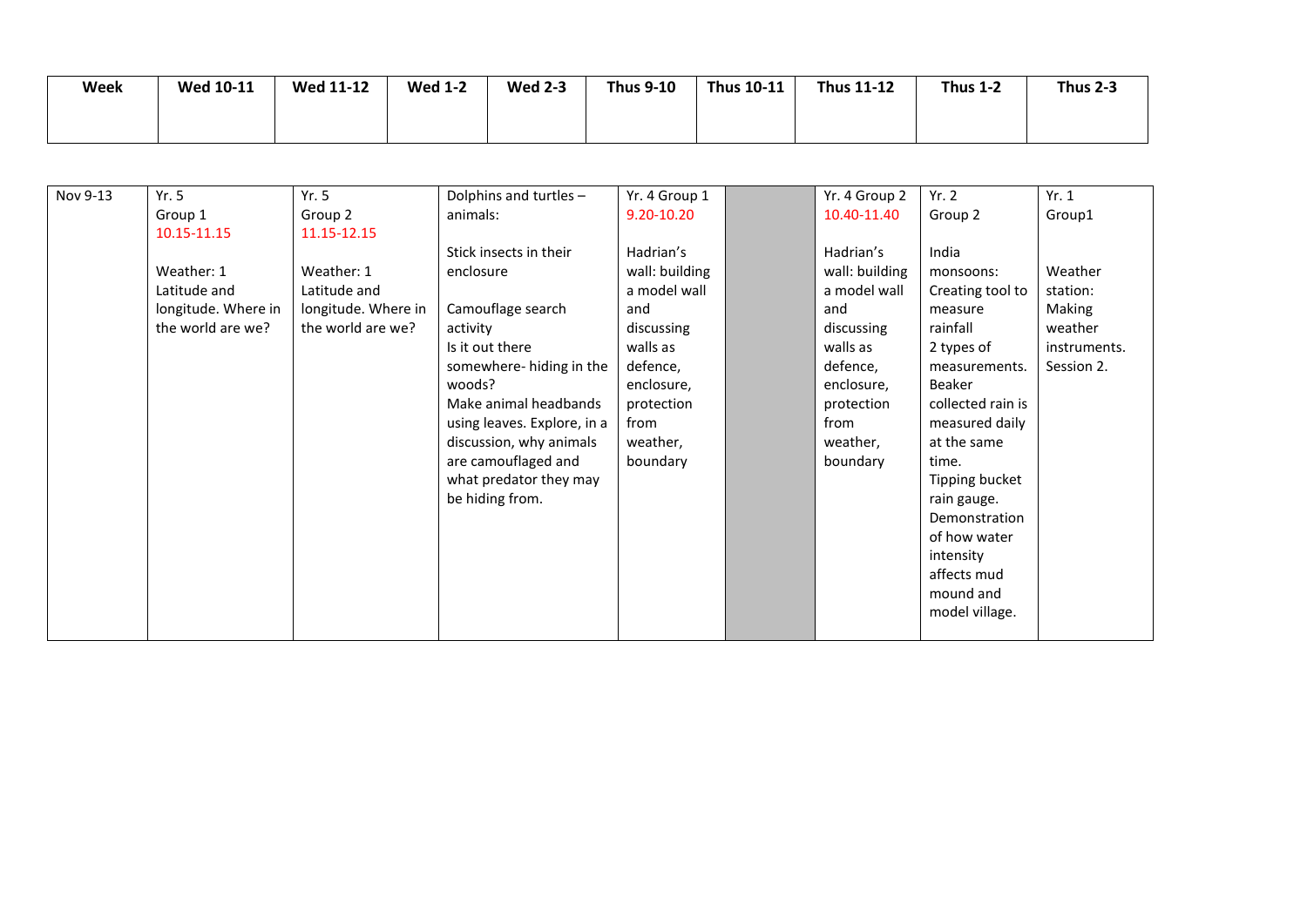| Week | <b>Wed 10-11</b> | <b>Wed 11-12</b> | <b>Wed 1-2</b> | <b>Wed 2-3</b> | <b>Thus 9-10</b> | Thus 10-11 | <b>Thus 11-12</b> | <b>Thus 1-2</b> | <b>Thus 2-3</b> |
|------|------------------|------------------|----------------|----------------|------------------|------------|-------------------|-----------------|-----------------|
|      |                  |                  |                |                |                  |            |                   |                 |                 |

| Nov 16-20 | Yr. 5              | Yr.5               | Dolphins and turtles -      | Yr. 4 Group 1    |              | Yr. 4 Group 2  | Yr.2           | Yr. 1              |
|-----------|--------------------|--------------------|-----------------------------|------------------|--------------|----------------|----------------|--------------------|
|           | Group 1            | Group 2            | Animals                     | 9.20-10.20       |              | 10.40-11.40    | Group 1        | Group <sub>2</sub> |
|           | 10.15-11.15        | 11.15-12.15        | Animal puppets and          |                  |              |                |                |                    |
|           |                    |                    | songs                       | Dice game        |              | Dice game      | India          | Weather            |
|           | Weather:2          | Weather:2          | Introduce the woodland      | roman            |              | roman          | monsoons:      | station:           |
|           | Weather station-   | Weather station-   | puppets and songs.          | numerals.        |              | numerals.      | Water and      | understanding      |
|           | measuring the      | measuring the      | Explore the different       | Create tablets   |              | Create tablets | plants, how    | the seasons,       |
|           | weather.           | weather.           | paws and how animals        | with Roman       |              | with Roman     | often do we    | different dens     |
|           |                    |                    | move. Identify animals in   | alphabet         |              | alphabet       | need to water, | and clothing.      |
|           |                    |                    | paw print activity. Build a | names, on or     |              | names, on or   | how can we     | Session 1          |
|           |                    |                    | home for each animal in     | using            |              | using          | collect and    |                    |
|           |                    |                    | the woods.                  | different        |              | different      | move           |                    |
|           |                    |                    |                             | materials:       |              | materials      | rainwater?     |                    |
|           |                    |                    |                             | charcoal,        |              | charcoal,      |                |                    |
|           |                    |                    |                             | slate, clay etc. |              | slate, clay    |                |                    |
|           |                    |                    |                             |                  |              | etc.           |                |                    |
|           |                    |                    |                             |                  |              |                |                |                    |
| Nov 23-27 | Yr. 5              | Yr. 5              | Yr.6                        | Yr.3             | Yr.5         | Yr.6           | Yr. 2          | Yr. 1              |
|           | Group 1            | Group 2            | 1.30-3.00                   | Group A          | Nurture      | <b>Nurture</b> | Group 2        | Group <sub>2</sub> |
|           | 10.15-11.15        | 11.15-12.15        |                             |                  | group        | group          |                |                    |
|           |                    |                    | History and science -       | Soil and rocks   |              |                | India          | Weather            |
|           | Weather 3          | Weather 3          | WW2 gardening and           | - applying       |              |                | monsoons:      | station:           |
|           | Ocean currents,    | Ocean currents,    | Anderson shelter            | new              | <b>Pilot</b> | <b>Pilot</b>   | Water and      | Making             |
|           | impact on climate. | impact on climate. |                             | knowledge        |              |                | plants, how    | weather            |
|           |                    |                    | Barnstaple Museum is        | within           |              |                | often do we    | instruments.       |
|           |                    |                    | loaning handling            | gardening,       |              |                | need to water, | Session 2.         |
|           |                    |                    | collection and an           | soil testing     |              |                | how can we     |                    |
|           |                    |                    | Anderson shelter for the    |                  |              |                | collect and    |                    |
|           |                    |                    | WW2 garden.                 |                  |              |                | move           |                    |
|           |                    |                    |                             |                  |              |                |                |                    |
|           |                    |                    |                             |                  |              |                | rainwater?     |                    |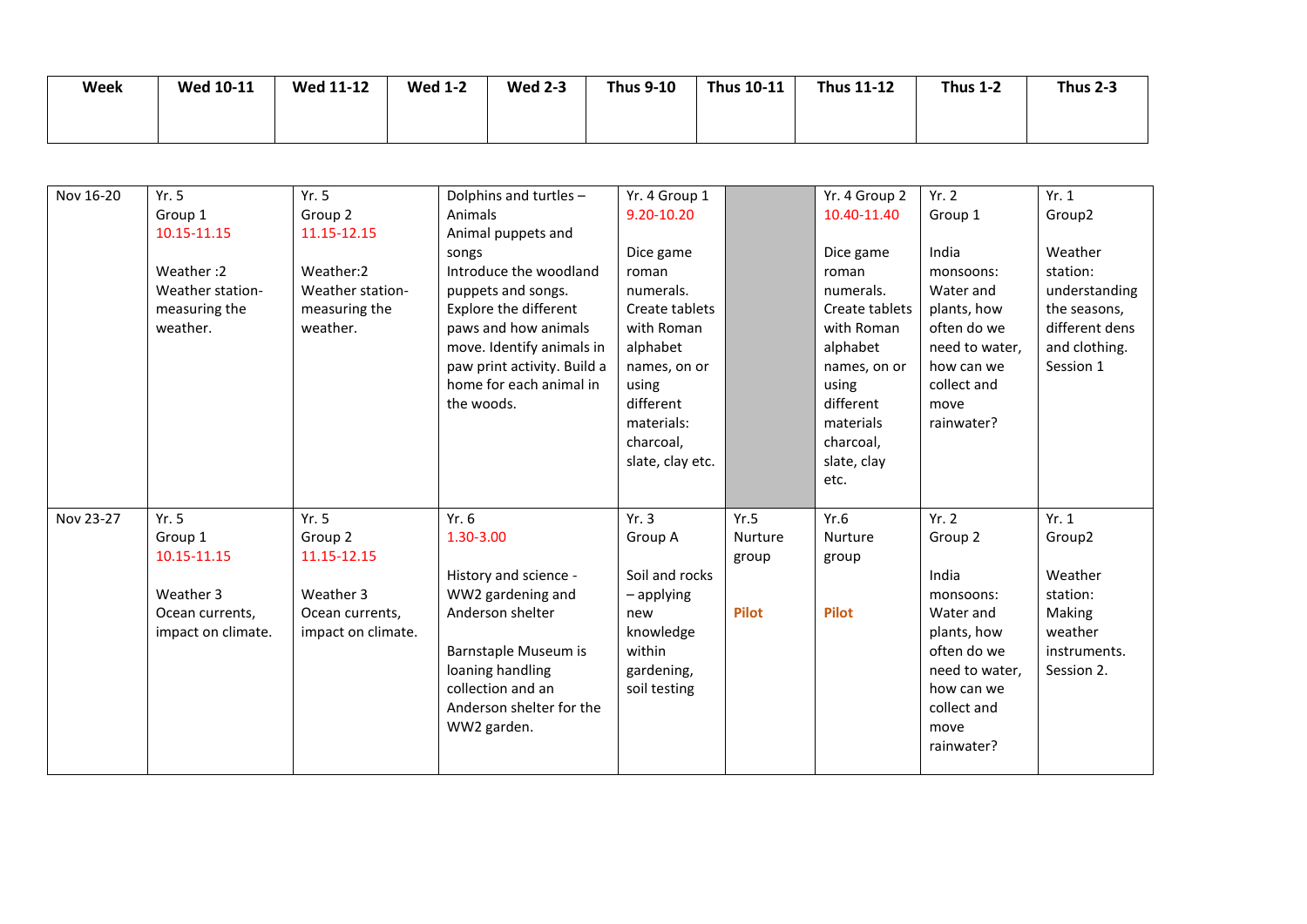| Week | <b>Wed 10-11</b> | <b>Wed 11-12</b> | <b>Wed 1-2</b> | <b>Wed 2-3</b> | <b>Thus 9-10</b> | Thus $10-11$ | <b>Thus 11-12</b> | <b>Thus 1-2</b> | <b>Thus 2-3</b> |
|------|------------------|------------------|----------------|----------------|------------------|--------------|-------------------|-----------------|-----------------|
|      |                  |                  |                |                |                  |              |                   |                 |                 |
|      |                  |                  |                |                |                  |              |                   |                 |                 |

| Nov 30-Dec | Yr. 5                       | Yr. 5                       | Yr.6                  | Yr.3           | Yr.5           | Yr.6           |                                   | Yr. 1           |
|------------|-----------------------------|-----------------------------|-----------------------|----------------|----------------|----------------|-----------------------------------|-----------------|
| 4          | Group 1                     | Group 2                     | 1.30-3.00             | Group B        | <b>Nurture</b> | <b>Nurture</b> |                                   | Whole class.    |
|            | 10.15-11.15                 | 11.15-12.15                 |                       |                | group          | group          |                                   |                 |
|            |                             |                             | History and science - | Soil and rocks |                |                |                                   | Inflatable      |
|            | Weather 4                   | Weather: 4                  | WW2 gardening and     | $-$ applying   | <b>Pilot</b>   | <b>Pilot</b>   |                                   | globes, look at |
|            | Climate zones and           | Climate zones and           | Anderson shelter      | new            |                |                |                                   | difference      |
|            | plant adaptation.           | plant adaptation.           |                       | knowledge      |                |                |                                   | between         |
|            |                             |                             |                       | within         |                |                |                                   | Appledore and   |
|            |                             |                             |                       | gardening,     |                |                |                                   | Australia.      |
|            |                             |                             |                       | soil testing   |                |                |                                   |                 |
|            |                             |                             |                       |                |                |                |                                   | Review          |
|            |                             |                             |                       |                |                |                |                                   | activities and  |
|            |                             |                             |                       |                |                |                |                                   | learning as a   |
|            |                             |                             |                       |                |                |                |                                   |                 |
|            |                             |                             |                       |                |                |                |                                   | group.          |
| Dec 7-11   |                             |                             | Yr.6                  | Yr.3           | Yr.5           | Yr.6           | Yr.3                              |                 |
|            | Yr. 5                       | Yr. 5                       |                       | Nurture        | Nurture        | Nurture        |                                   |                 |
|            |                             |                             | 1.30-3.00             |                |                |                | Group 1                           |                 |
|            | Group 1                     | Group 2                     |                       | group          | group          | group          |                                   |                 |
|            | 10.15-11.15                 | 11.15-12.15                 | History and science - |                |                |                | Designing interior of polytunnel, |                 |
|            |                             |                             | WW2 gardening and     |                |                |                | making compost, planning for      |                 |
|            | <b>Exploring properties</b> | <b>Exploring properties</b> | Anderson shelter      | <b>Pilot</b>   | <b>Pilot</b>   | <b>Pilot</b>   | planting                          |                 |
|            | of wood and                 | of wood and                 |                       |                |                |                |                                   |                 |
|            | applying to a               | applying to a               |                       |                |                |                |                                   |                 |
|            | construction task.          | construction task.          |                       |                |                |                |                                   |                 |
|            | Incorporating new           | Incorporating new           |                       |                |                |                |                                   |                 |
|            | woodworking/green           | woodworking/green           |                       |                |                |                |                                   |                 |
|            | woodworking                 | woodworking                 |                       |                |                |                |                                   |                 |
|            | curriculum                  | curriculum                  |                       |                |                |                |                                   |                 |
|            |                             |                             |                       |                |                |                |                                   |                 |